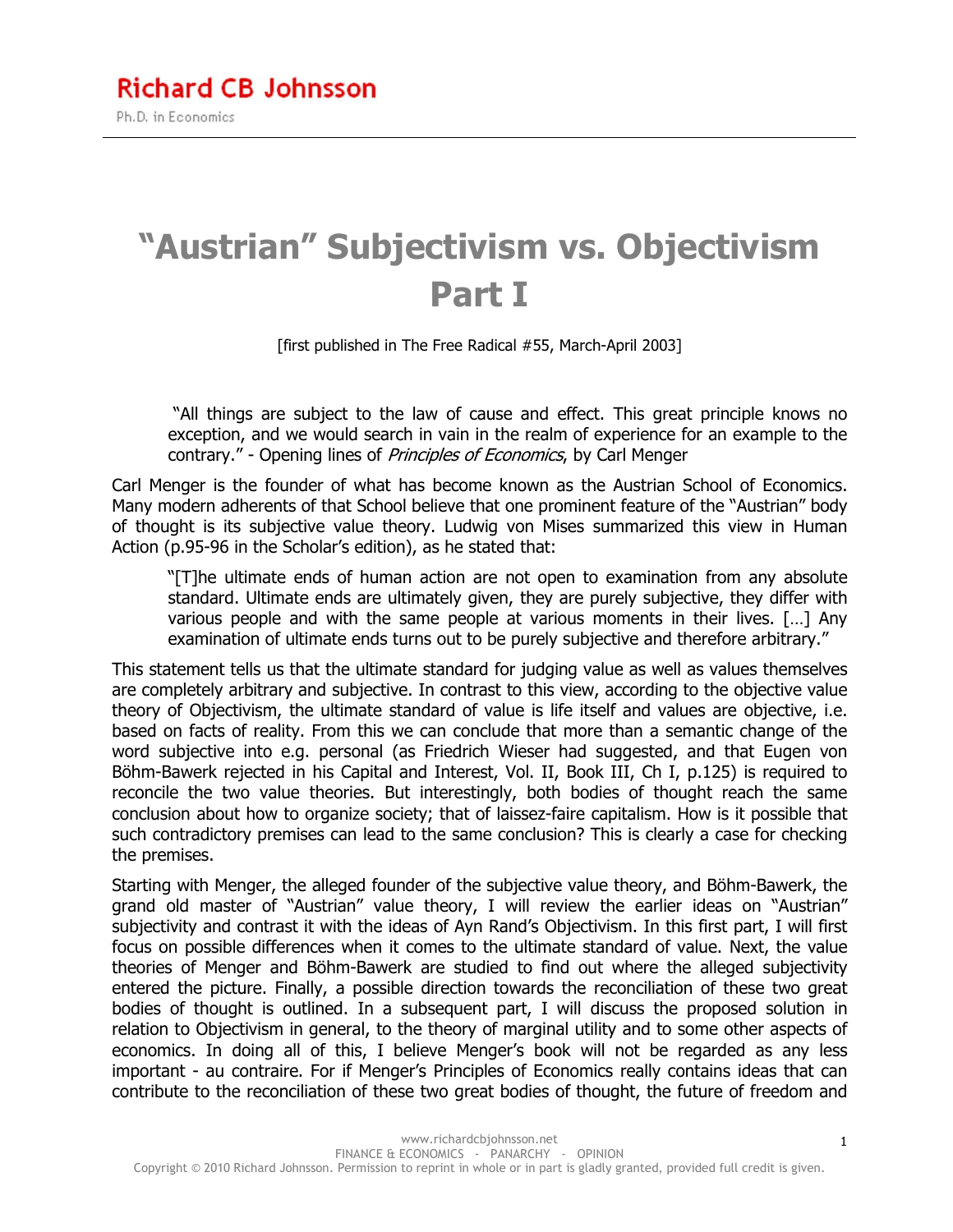laissez-faire surely does not look any darker, and because of this, the book must be regarded as even more important.

## **The Ultimate Standard of Value**

According to Objectivism, life is the ultimate standard of value (see Rand's essay The Objectivist Ethics for more on this). Now, what did the early Austrians say on this?

Starting with Menger, his words "Aristotle (Politics i. 4. 1253b, 23-25) calls the means of life and well-being of men "goods"" (p.286) reveal that he had the very same source to his ideas on value as did Rand. Aristotle's influence is also implied when Menger writes that "the attempt to provide for the satisfaction of our needs is synonymous with the attempt to provide for our lives and well-being. It is the most important of all human endeavors, since it is the prerequisite and foundation of all others" (p.77). From this, the step to saying that life is the ultimate standard of value, hardly could be considered far. Thus, we can conclude that Menger held basically the same idea, at least implicitly, as did Rand. Now, what did Böhm-Bawerk have to say about this after all, he wrote an essay called The Ultimate Standard of Value. In that essay, there is a heading called "The Single Ultimate Standard of Value Is "Human Well-Being"" (Shorter Classics of Böhm-Bawerk, p.369), that shows that he recognized that the ultimate standard is life itself. Thus, Böhm-Bawerk seems to share the same idea as Menger and Rand. Finally, what did Mises have to say about this? The final words of the conclusions to his Socialism, reads (p.515):

"Whether Society is god or bad may be a matter of individual judgment; but whoever prefers life to death, happiness to suffering, well-being to misery, must accept society. And whoever desires that society should exist and develop must also accept, without limitation or reserve, private ownership in he means of production."

Here, there is an implicit link between value and life itself. But at the same time we have the words from Human Action cited above, that must be regarded as remarkable and that leave us in doubt. Now that we have established that the early Austrian explicitly or implicitly agreed on the same standard of life as Rand, and that we cannot rule out the possibility that Mises and his followers might do the same, we can move on to examine the theories of value that these persons confessed to. At the center of this examination lies the question of the alleged subjective value theory of the Austrian School of Economics and its relation to the objective value theory of Rand.

## **The Early Austrians on Subjectivity**

To examine if the Austrian School always has asserted that values are entirely subjective, like Mises does in the quotation above, let us have a look at the theory of value as proposed by Menger, as well as the theory of value of Böhm-Bawerk. But observe that I will only discuss those parts that have a bearing on the subject in question and it is not aiming at being a review.

Early on in Principles of Economics, Menger identifies what a good is (p.8):

"If a thing is to become a good, or in other words, if it is to acquire goods-character, all four of the following prerequisites must be simultaneously present:

1. A human need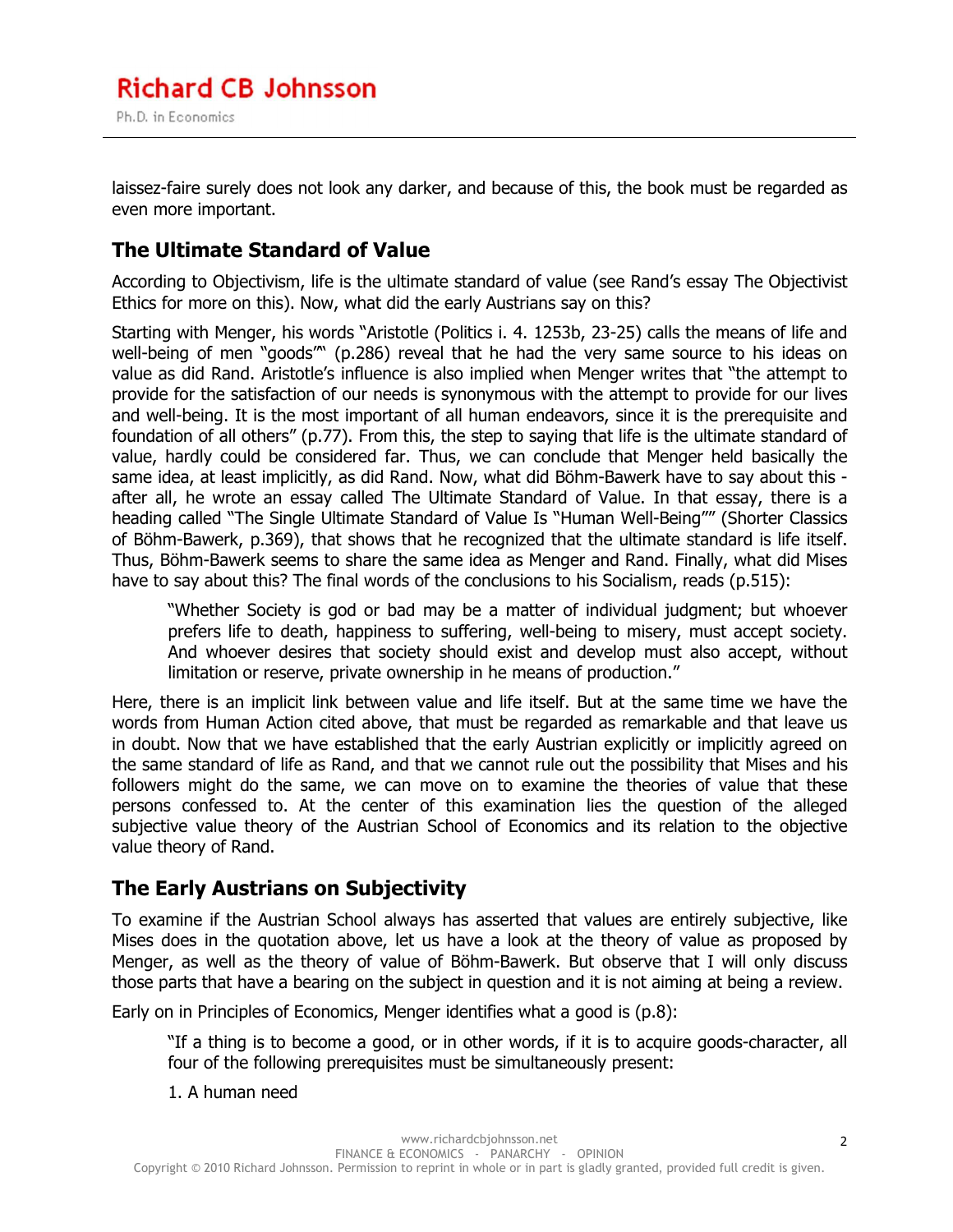2. Such properties as render the thing capable of being brought into causal connection with the satisfaction of the need

3. Human knowledge of this causal connection

4. Command of the thing sufficient to direct it to the satisfaction of the need

Only when all four of these prerequisites are present simultaneously can a thing become a good."

For a thing to become a good in the first place, a valuer with sufficient knowledge is required. Hence goods are man-made.i Already at this stage, we can observe a difference between Menger and Böhm-Bawerk. The latter starts his chapter on value by making a distinction between goods of intrinsic value, that possess value for their own sake, and goods of extrinsic value, that possess value only as a means to an end lying outside themselves.

Böhm-Bawerk clearly states that value can exist totally apart of any valuer (Capital and Interest, Vol. 2, Book III, Ch. I, p.121). He is in opposition on this matter against Menger, Rand and Aristotle. Let us therefore continue with Menger.

Remember that Menger calls the means of life and well-being of men "goods", as did Aristotle, and Menger also showed us how things become goods, capable of serving as means of life. The quantities of goods that an individual must have to satisfy his needs, Menger calls his requirements. These requirements may be either less than or greater than (or equal to) the quantity of the good that is available. Examples of the first kind are air and sun light, i.e. where the needs for the goods are fully assured and it is impossible to exhaust when fulfilling the needs. Menger calls these non-economic goods. Economic goods, on the other hand, are most goods around us, from apples to ships. If a unit of an economic good ceases to be a good, it leads to an unsatisfied need.

Therefore, the individual wants to (i) maintain it at his disposal, (ii) conserve its properties, (iii) make choices between different uses of it, and, (iv) obtain the greatest possible result with a given quantity (or a given result with the smallest possible quantity). These four objectives of the individual is the meaning of economizing.

Hence, economic goods require economizing.

The difference between an economic and a non-economic good lies in the relation between the requirements and the available quantity. It is not an internal property of the good itself. A noneconomic good can thus become an economic good, and vice versa, if the context changes. This last is a crucial point and I quote Menger on it (p.102):

"Experience, moreover, teaches us that goods of the same kind do not show economic character in some places but are economic goods in other places, and that goods of the same kind and in the same place attain and lose their economic character with changing circumstances."

Thus, a specific good can be either an economic good or a non-economic good depending on the context. Variations in our requirements and/or the available quantity may occur over space as well as time.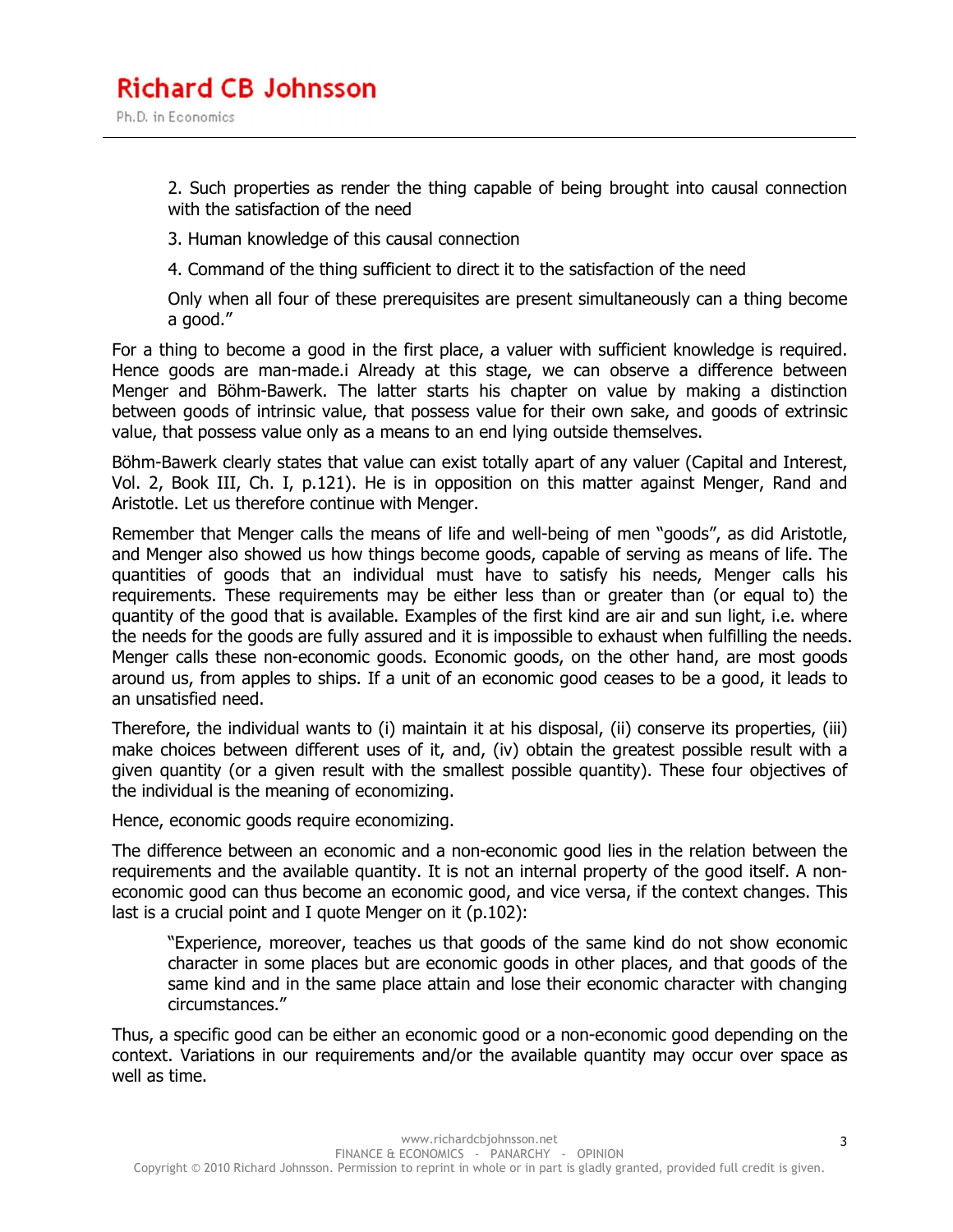## **Richard CB Johnsson**

Ph.D. in Economics

The next chapter in Menger's book is devoted to his famous theory of value, later to be called the theory of marginal utility. Early on he notes that for economic goods, the satisfaction of a human need depends on the availability of each concrete, practically significant good. If an economizing individual become aware of this, the good will attain a significance called value. "Value is therefore nothing inherent in goods, no property of them, but merely the importance that we first attribute to the satisfaction of our needs, that is, to our lives and wellbeing, and in consequence carry over to economic goods as the exclusive causes of the satisfaction of our needs," Menger writes and continues "From this, it is clear why only economic goods have value to us, while goods subject to the quantitative relationship responsible for non-economic character cannot attain value at all" (p.116). Furthermore, "Non-economic goods […] not only do not have exchange value, as has previously been supposed in the literature of our subject, but no value at all, and hence no use value" (p.118). ii Thus, Menger clearly states that goods that do not require economizing, have no value whatsoever iii.

Now Menger is close to presenting his theory in full, but before he does that he makes some important notes on the issue of objectivity. He writes, "The value of goods is […] nothing arbitrary, but always the necessary consequence of human knowledge that the maintenance of life, of well-being, or of some ever so insignificant part of them, depends upon control of a good or quantity of goods" And he continues, "Regarding this knowledge, however, men can be in error about the value of goods just as they can be in error with respect to all other objects of human knowledge" (p.120). On the next page, he writes, "Hence, value does not exist outside the consciousness of men. It is, therefore, also quite erroneous to call a good that has value to economizing individuals a "value", or for economists to speak of "values" as of independent real things, and to objectify value in this way. For entities that exist objectively are always only particular things or quantities of things, and their value is something fundamentally different from the things themselves; it is a judgment made by economizing individuals about the importance their command of the things has for the maintenance of their lives and wellbeing. Objectification of the value of goods, which is entirely subjective in nature, has nevertheless contributed very greatly to confusion about the basic principles of our science" (p.121. Emphasis in original.).

However, this is not the same idea as Böhm-Bawerk propounds. Having emphasized that the goods of intrinsic value are not having economic value, Böhm-Bawerk concentrates on the goods of extrinsic value. Value in its subjective sense "denotes the significance which a good […] possesses for the well-being of a certain subject" (Vol. II, Book III, Ch. I, p.121). He continues by writing that "The other kind of value is objective. It signifies our estimate of the capacity of a good to bring about some definite extrinsic objective result" (p.122). As an example of objective value he speaks of the relative fuel value of wood and coal, the physical characteristics of these different materials. (He goes on by declaring that goods, however, also have an objective exchange value. Thus, goods have subjective value to an individual but when taken to the market they gain an objective value. "Objective exchange value is one of the important results which it behooves economics to explain; subjective values belongs to the means or tools by which economics is to achieve some of its explanations." (p.123))

As with the fundamental difference between Menger and Böhm-Bawerk when it comes to the latter's acceptance of goods of intrinsic value, I believe there is a fundamental difference hidden also in the view of the subjectivity and the objectivity of value. While Menger implies that there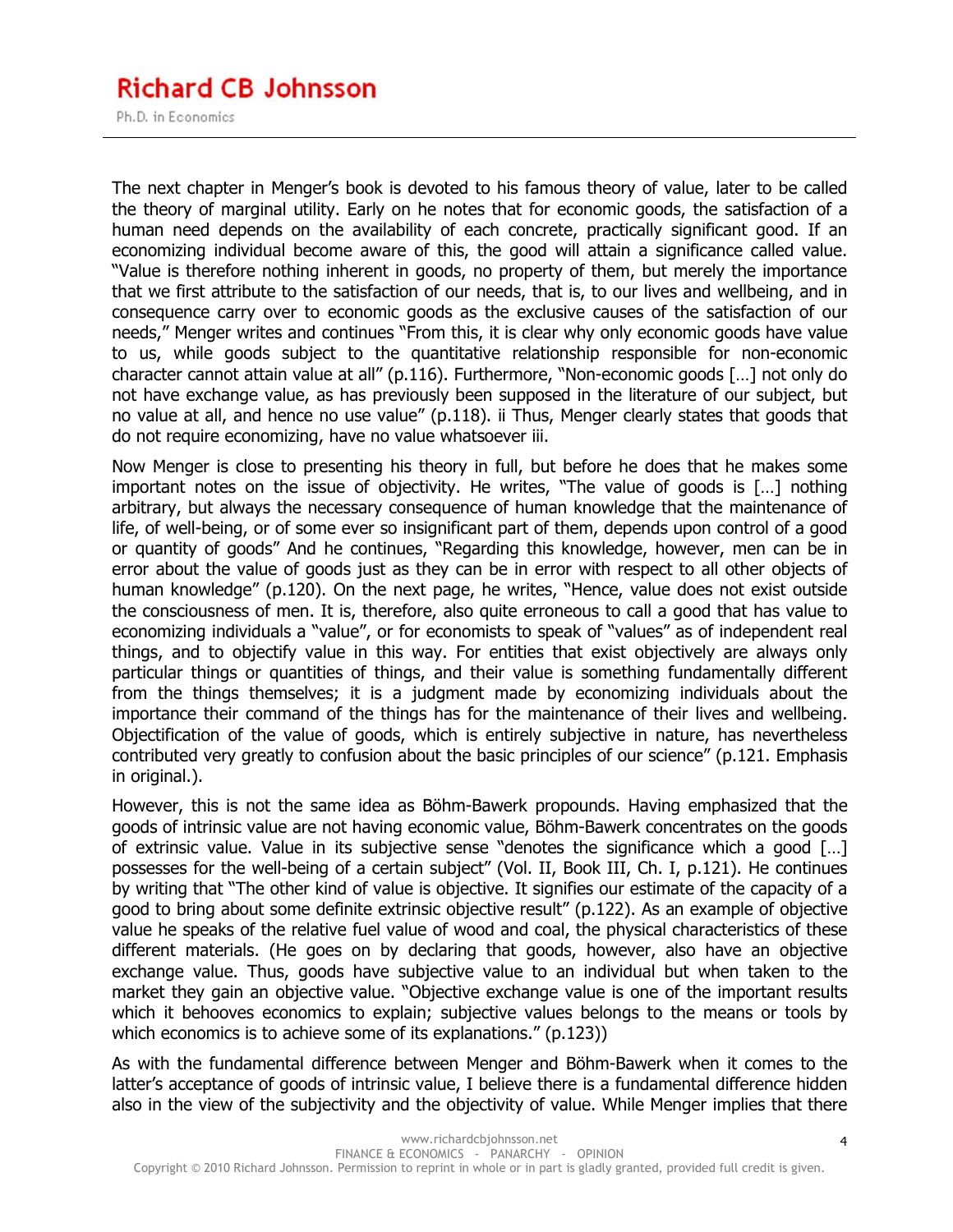is no such thing as an objective value inherent in a good, Böhm-Bawerk means that there is. Moreover, and as a consequence of this, Böhm-Bawerk thinks that the next stage is that the individuals, i.e. the subjects, value these goods different, apart from their objective values (used in his sense). They are totally subjective. Menger on the other hand, uses the same term, but is not implying the same thing as Böhm-Bawerk does. But what does his use of the word imply then?

## **The Contextual Individual Objective Values**

The idea that Menger must have had in mind when developing theory of marginal utility was not that values are subjective, not even in the sense personal. In understanding what idea Menger must have had in mind, I believe the path towards the reconciliation of his value theory with Objectivism lies open. I believe that all that is required to solve the "problem" of the Austrian 'subjectivism' vs. Objectivism, is to note that all values depend of the context. Menger did emphasize this. Values depend on the context. Without this idea, Menger would not have been able to solve the old "value paradox" of the classical economists (i.e. why diamonds are more valuable than water). It is this basic idea that allowed Menger to develop his idea of goods having different value depending on the available quantity.

Let us see where this takes us by running through Menger's theory presented so far, and keeping this in mind all the time. First of all, the ultimate standard of value is life. But who's life? The life of the individual. For even if the individual has to figure out what kind of "Life" he as man qua man must live, applying "Life" in this abstract and impersonal meaning to the his own concrete life means that it is his life that is the ultimate standard of value.

The ultimate standard of value is the life of the individual valuer. (This is of course fully consistent with Rand's philosophy, for clearly, Rand did not suggest that someone else's life to be the standard of value for an individual.)

The second important thing that Menger points out, is that all the world around us consist of things, and some of these things could be turned into goods. A crucial prerequisite for this is the knowledge of the individual. But even if a thing is a good to the individual, it still need not have a value to the individual. For if a good is available in a quantity greater than our requirements, i.e. our needs in the specific context, a loss of one unit of the good does not affect the life of the valuer. Thus, it cannot possess a value. And as all goods of that kind are the same, they cannot, each and every one of them viewed separately, have a value. Hence, for a thing to possess value, we first recognize that the thing is a good that can serve our ends, then we proceed to check the availability and compare it to our requirements, and finally, if the requirements are greater than the availability, we determine if it is valuable to us. This implies that there is no such thing as an objective value inherent in a good. Instead, he writes that "entities that exist objectively are always only particular things or quantities of things, and their value is something fundamentally different from the things themselves; it is a judgment made by economizing individuals about the importance their command of the things has for the maintenance of their lives and well-being" (from the quote above). What this in turn implies is that a thing cannot possess value out of the concrete context. It cannot possess some sort of universal value, the same in all possible contexts (if not only by extreme coincidence). The value is totally separate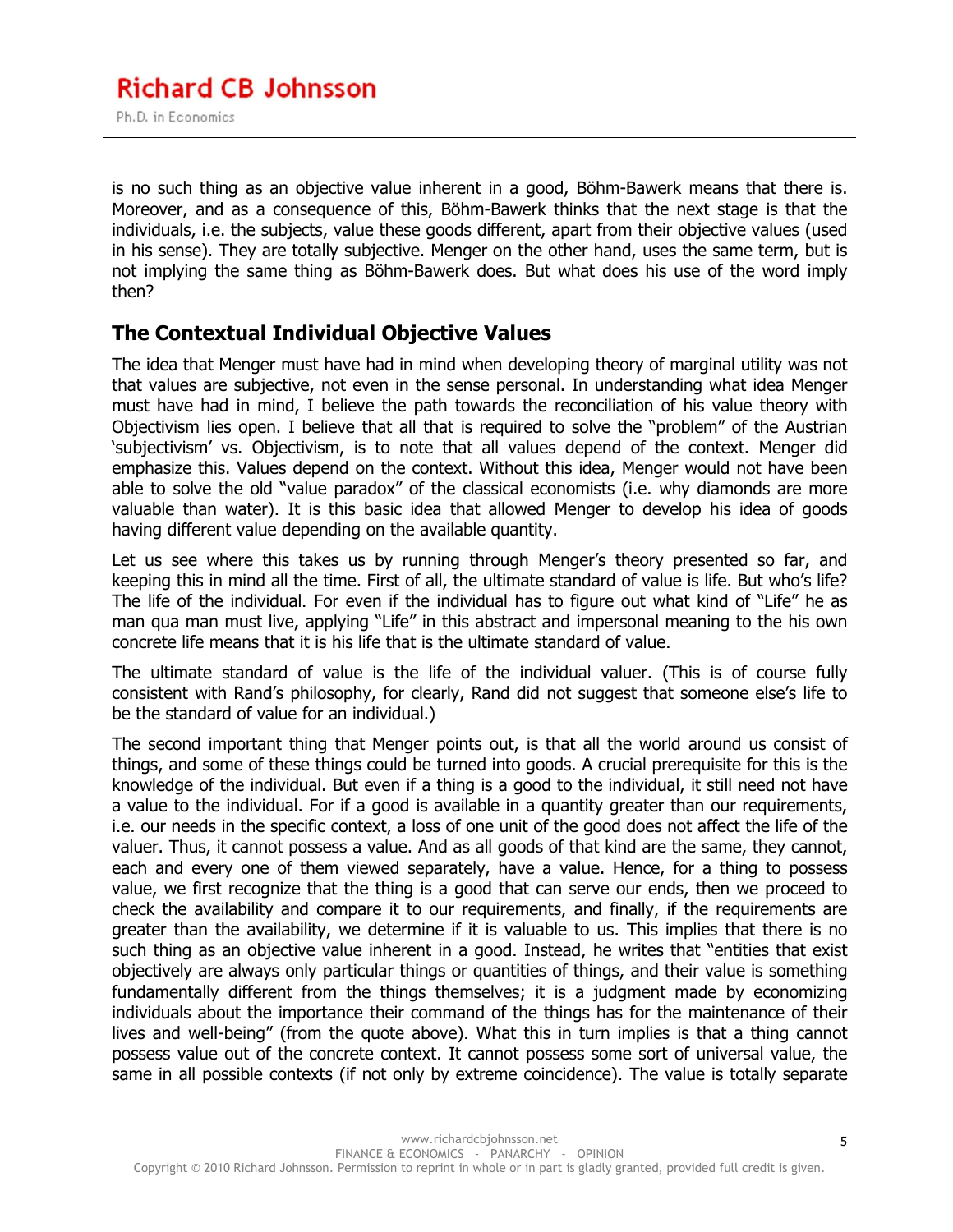from the good itself. However, Menger clearly states that values are judgments made by individuals.

These two points in the last two paragraphs together imply: (i) a thing possessing a value without a valuer would imply an intrinsic value and (ii) a thing valuable to a valuer without a concrete context implies a universal value, constant over all contexts. The first is an impossible contradiction and the second – "we would search in vain in the realm of experience for an example" of it, to paraphrase Menger. Hence, values can exist only with within the concrete context of an individual valuer's life.

So far we have seen that both a valuer and a context is a necessary (but not sufficient) prerequisite for a value to exist. This helps us to understand the way in which the idea of objective values can be integrated into the ideas of the Austrian School of Economics. It does so by implying, among other things, that:

- 1. A good has the same objective value to two individuals in the same context
- 2. A good has different objective value to an individual in different contexts
- 3. A good has the same objective value to an individuals in the same context

As an example of the first case, consider the situation where Menger and I were sitting on the North Pole, with only one piece of wood left. Since the specific piece of wood, within the context, could mean the difference between life and death to each of us, it is plausible to say that it possesses the same objective value to each of us.

An example of the second case, is that the piece of wood certainly would not be as valuable to Menger in a virgin forest, as it was in the former context (or if, on the Pole, half an hour later help arrived, with lots of fire wood. Time is an important element here.). But if somehow, Menger suddenly found himself back on the North Pole, back in the first context, the piece of wood would have the same value again. That is an example of the third case. The first case, most objectivists would agree on directly. The second case the Austrians would agree on directly. The third is perhaps less controversial. But would both Austrians and objectivists agree on all three cases? Maybe not at this point, but let me explain how subjectivism fits into the picture.

Observe that there is nothing arbitrary or subjective in the three cases above. Subjectivism would enter into the picture if, in the first case, Menger did not realize the value of the piece of wood and, to my great anger, threw it to a seal. The point is that the objective value of the good is not printed on it. We have to figure it out. We have to make it a good, by being able to put it in causal connection to the heat it can give us and to the fact that heat is very valuable in the context of the North Pole. However, normally the context is far more complex and it is harder to find the objective value of a good, in the particular context of the moment. If I manage to figure it out, it is still objective though (and not subjective). If I do not, the departure from the objective value is a case of subjectivism. There might in complex contexts of everyday life be a fair amount of subjectivism present in value judgments of individuals. It might be the case that we very seldom find the objective values of goods in the specific contexts. But that is really beside the point. Man is not omniscient. To further our lives we have to try to find the objective values. That is nothing different from saying that we have to try to figure out what is the best thing to do in every moment of our lives. The point is that there are objective values, and that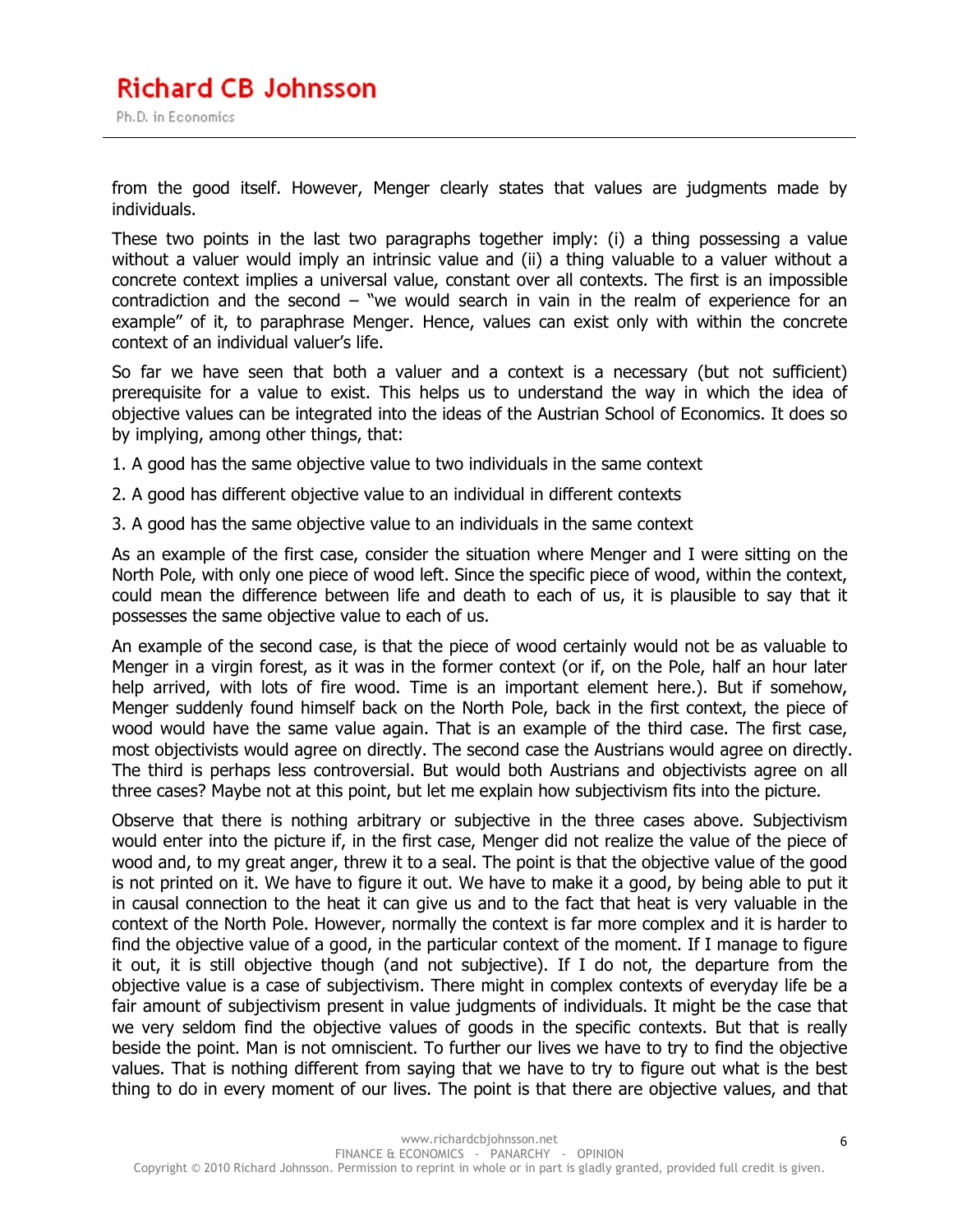we all have to try to find them since our lives and well-being depend on it. In doing this, the subjective dimension might play an important or even dominant role, and it will be more important the more complex the situation is, and the less able people are to figure things out.

There is another point in support of what I mean. When an individual passes a value judgment, it is from the point of view of what is his idea of the objective value in the context. The context involves his life-time story, and, thus, the objective value for him might be different from the objective value of another individual. The differences in their life-time stories might be so large, that the objective valuations might differ, simply because the full context is so different. This would sound good to an Austrian, but perhaps less good to some objectivists.

I think an example will clarify the point.

Imagine an auction where different individuals are allowed to bid on a table. They are all in the same place at the same time. They might appear to be in the same context, but are they really? Any differences in the bids of the persons would normally be attributed to differences in their subjective valuations. Economists in general, and modern Austrians in particular, would be happy with that. Some objectivists would probably say that the table has a metaphysical objective value, and that differences are a case of irrational subjectivism. But are they really entirely subjective? The question could be answered by thinking of the three cases I just presented above.

Suppose two person where bidding for the table, me, a relatively poor Ph.D. student from poor Sweden, and a wealthy Bill Gates. In the context of my life, given my income and all other needs I have to satisfy, it would not be good for my life in total if I placed a bid on the table of \$10.000. That would ruin me, even if I managed to come up with the money. Given that, if I actually did place the bid, that would be a case of subjectivism. I would have placed a bid like if I was rather wealthy, which I am not. Similarly, if Bill Gates had placed a bid on the table of \$10.000, that would not have been a thing that ruined him. It could, given his wealth and income and all his other needs that he has to satisfy, be a perfectly reasonable thing to do. It could possibly be furthering his life.

But if Bill Gates placed a bid on the table of \$10.000.000, one could ask if that was a wise thing to do, since that is a lot of money for a table and probably nobody else would be close to matching that bid. From this example we can conclude that the differences in the bids on the same table between different individuals in the same place at the same time, can have both objective and subjective reasons. The individuals are not fully in the same context, even if simple inspection might suggest they are.

Noting that valuations are contextual, implies that they often are very individual. But they could nevertheless be objective. And if the individual within a given context fails in finding the objective value, the difference is called subjective. This idea, I believe, puts the Austrian School of Economics on par with Objectivism. The only thing "subjectivist" Austrians have to realize that things in given contexts have an objective value and to replace the word "subjective" by, for example, "contextual individual objective". The only things some objectivists have to change in their minds, is to realize the obvious fact that individuals might have different valuations of the same thing, depending on the concrete context of each individual's life, and that things need not possess universal value.